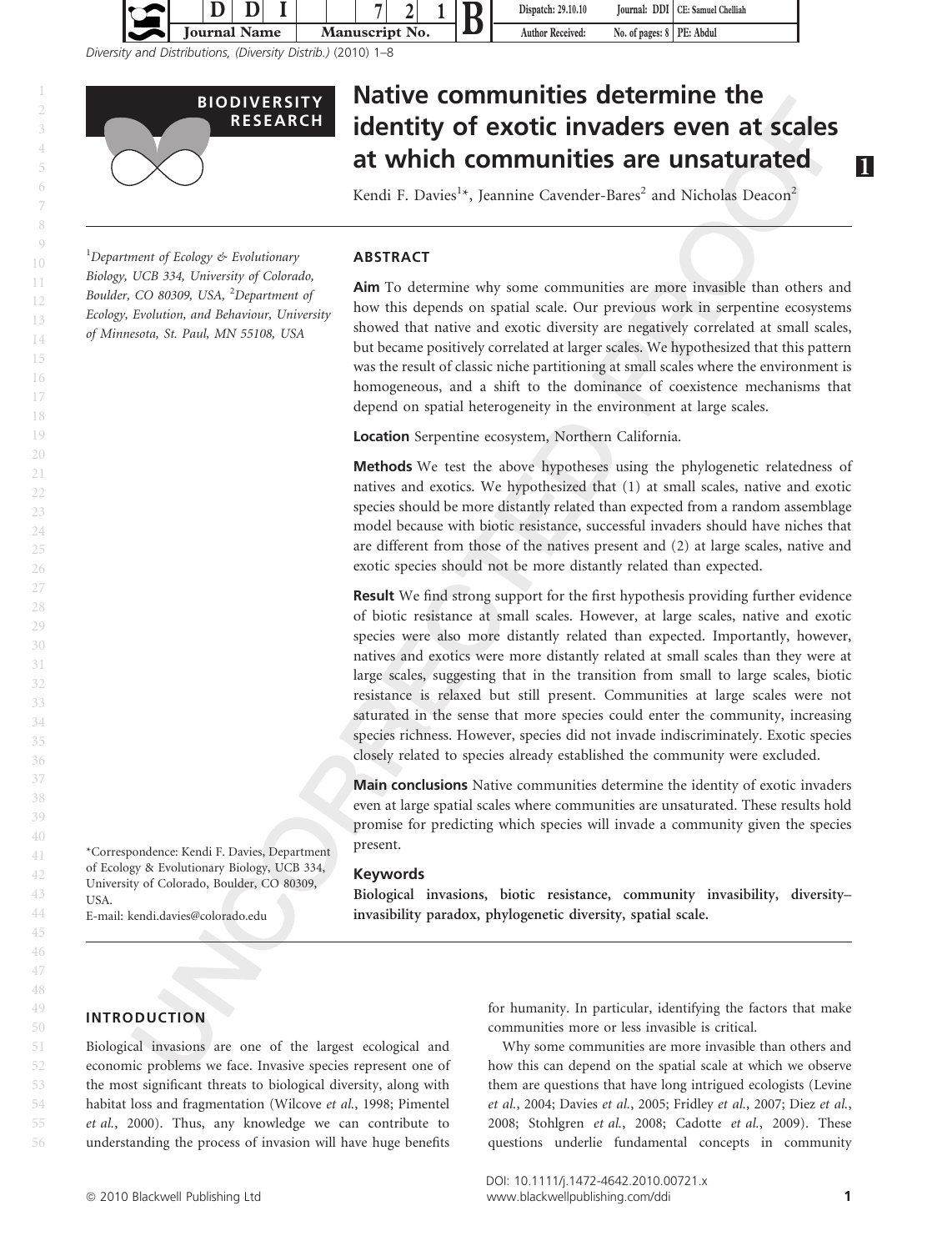8  $\circ$ 

ecology: species coexistence and assembly (Chesson, 2000a,b; Tilman, 2004). Therefore, their exploration continues to offer insights into why communities are structured the way they are. Further, questions about the invasibility of communities are of both great conservation and economic importance.

When communities are observed and manipulated at small spatial scales, we tend to detect negative relationships between native and exotic diversity (Elton, 1958; Turelli, 1981; Case, 1990; Tilman, 1997; Knops et al., 1999; Stachowicz et al., 1999; Levine, 2000; Naeem et al., 2000; Lyons & Schwartz, 2001; Brown & Peet, 2003; Davies *et al.*, 2005), suggesting that native diversity armours a community against invasion. In contrast, when communities are observed at large spatial scales, we tend to detect positive relationships between native and exotic diversity, suggesting that diverse communities are more invasible (Lonsdale, 1999; Stohlgren et al., 1999, 2008; Davies 2 et al., 2005, 2007a,b; Richardson et al., 2005). This has been referred to as the diversity–invasibility paradox. Previously, Davies et al. (2005) suggested that negative relationships tend to be detected at scales at which the environment and resources are relatively homogenous and classic niche partitioning (and competitive exclusion) dominate (Grime, 1973; Tilman, 1999). We suggested that the relationship between native and exotic diversity becomes positive at scales at which spatial heterogeneity in the environment is such that coexistence mechanisms that depend on heterogeneity become dominant, resulting in communities that could be considered 'unsaturated'. A comprehensive review of the paradox (Fridley et al., 2007) came up with a similar framework built on the shift from biotic to abiotic drivers as scale increases. Eight processes that could generate either negative or positive relationships were identified, but all could be fitted within their framework.

The new field of community phylogenetics has allowed ecologists to use information about evolutionary relatedness of species within communities to understand invasibility (Strauss et al., 2006; Proches et al., 2008; Cadotte et al., 2009). Ideas from this field have strong analogues with ideas about diversity, invasibility and scale (Davies et al., 2005; Fridley et al., 2007; Melbourne et al., 2007). At small spatial scales, native species are likely to resist invasion of closely related invaders because they are likely to occupy similar niches. Density dependent factors associated with limiting similarly are hypothesized mechanisms, including effects of competition, and predator, pathogen and disease resistance (Webb et al., 2002, 2006; Cavender-Bares et al., 2004, 2009; Strauss et al., 2006; Davies et al., 2007a,b; Gilbert & Webb, 2007). Thus, coexisting species should be phylogenetically more distantly related than a random assemblage model. In contrast, at large scales, coexisting species should be more closely related than expected because of the effect of environmental filtering on membership of regional communities (Cavender-Bares et al., 2006; Swenson et al., 2006, 2007; Willis et al., 2009). Considering relationships between native and exotic species, Darwin's naturalization hypothesis is an analogue of the small scale hypothesis but considers genera rather than species. It suggests that exotic genera with no close relatives in a new area are

more likely to colonize than exotic genera with close relatives, because of the lack of competitive exclusion (Darwin, 1859). An important issue is the extent to which phylogenetic relatedness provides information about ecological similarity and niche overlap. While there is evidence for trait similarity and niche conservatism in plants (Ackerly & Reich, 1999; Prinzing et al., 2001; Kerkhoff et al., 2006; McCarthy et al., 2007), it is often the case that within groups of close relatives (e.g. oak species or anolis lizards), species are labile in functionally important ways, and phylogenetic relatedness does not predict ecological similarity (e.g. Cavender-Bares et al., 2004; Losos, 2008). At increasing phylogenetic scales, such as those encompassed in diverse plant communities that include many distinct lineages, phylogenetic relatedness of species is likely to be more predictive of ecological similarity (Cavender-Bares et al., 2006, 2009; Swenson et al., 2006, 2007). Disease resistance, for example, is well predicted in experimental studies by phylogenetic distance between hosts (Gilbert & Webb, 2007). In general, if traits evolve according to a Brownian motion model of evolution, greater divergence in trait values between species is expected with a longer time since divergence (e.g. Butler & King, 2004; Losos, 2008; Ackerly, 2009). To the extent that phylogenetic relationships provide reasonable information about the evolutionary relationships among species and their divergence times, the phylogenetic distances between species provide an integrated estimate of the relative magnitude of the genetic and phenotypic differences between species.

Phylogenetic distances between species may thus provide an estimate of the ecological similarity and niche overlap of species and therefore help us to predict which species are more or less likely to invade a community given which species are present and their phylogenetic relationships to potential invaders. Several invasion studies have found the phylogenetic relatedness of native species to exotics to be an important predictor of invasion success. In California, successful exotic grass invaders were significantly less phylogenetically related to native species in new geographic areas compared with noninvasive exotic species (Strauss et al., 2006). In New Zealand, the proportion of introduced species that become naturalized is higher for plants that have native congeners than for those that do not (Duncan & Williams, 2002). A species-addition experiment in prairie grasslands showed that established species most strongly inhibited introduced species from their own functional group so that there was greater competitive inhibition of invaders that were similar to established abundant species (Fargione et al., 2003). None of these studies considers the effects of scale. However, Cadotte et al. (2009) examined the occupancy of exotic plant species in Royal National Park, Australia and then also examined the occupancy of those exotic species at a continental scale using herbarium records. Natives and exotics were more closely related than expected at large scales, suggesting that invaders and natives share ecological traits that make them successful. At small scales, exotics were neither more nor less closely related.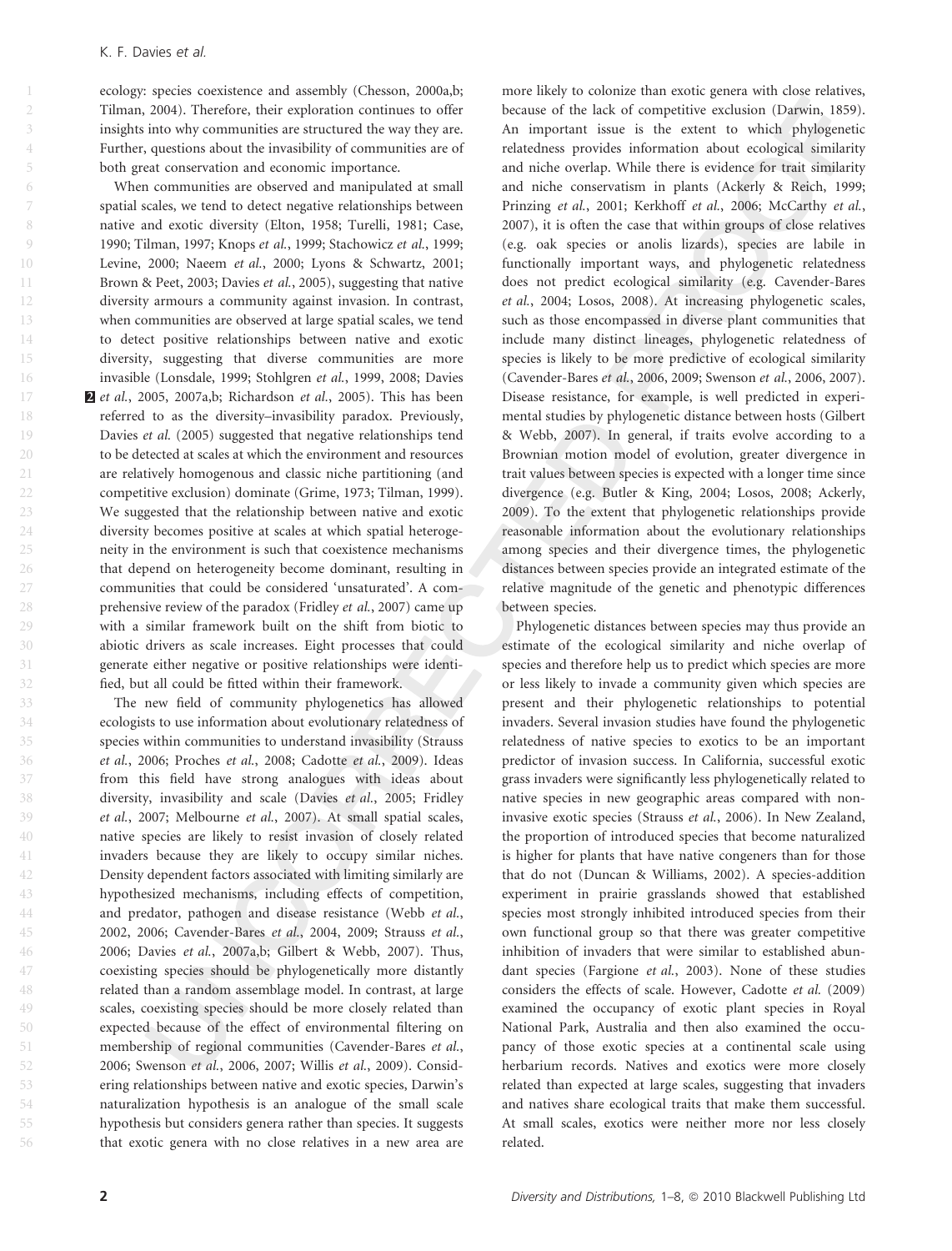In Californian serpentine plant ecosystems, we found negative relationships between native and exotic diversity at small scales, and positive relationships at large scales (Davies et al., 2005). We defined diversity as species richness. We demonstrated that the observed relationship between native and exotic diversity flipped from negative to positive at scales at which spatial heterogeneity in the environment came into play (was correlated with native and exotic diversity and beta diversity). We hypothesized that this is because at small scales, the environment is homogeneous and biotic interactions dominate, whereas at large scales, spatial heterogeneity in the environment increases and coexistence mechanisms that depend on spatial heterogeneity in the environment dominate. Recent experiments showed that phylogenetic clustering increases with spatial scale but also with experimental increases in the heterogeneity in the environment within the same spatial scale (Willis et al., 2009). We expect that the predicted effects are not dependent on spatial scale per se, but rather on the fact that heterogeneity in the environment almost always increases with increasing scale (Davies et al., 2005). Here, we test these hypotheses using the phylogenetic relatedness of natives and exotics in the same system. Given our findings for diversity, we hypothesized that (1) at small scales, native and exotic species should be more distantly related than expected from a random assemblage model if there is biotic resistance as successful invaders should have niches that are different from those of the natives present. The idea of biotic resistance is that direct and indirect interactions between resident species and an invader can make it difficult for an invader to invade. (2) At large scales, native and exotic species should not be more distantly related than expected, or may even be more closely related than expected if the environment filters membership of communities.

#### METHODS

#### Data collection

Our survey site was located in patchy serpentine and nonserpentine grassland in the McLaughlin University of California Reserve (38°51'N, 123°30'W), 120 km north of San Francisco, California. We collected data at 96 sites that comprised a 550  $\times$  350-m grid, in the spring of 2001 and 2002. Sites were located 50 m apart in 12 rows and eight columns. At each site, we collected plant composition data in four 1-m square quadrats, located around a central marker. We detected 156 grass and forb species, of which 112 species were native and 44 species were exotic.

For this work, we considered two spatial scales: (1) nine sites within each block (site:  $16 \text{ m}^2$ ) and (2) 12 blocks within the grid (block:  $10,816 \text{ m}^2$ ). Ideally, the local scale is the scale at which individuals interact with individuals of their own and other species. Operationally, we defined this as the smallest spatial unit, although the scale of interactions may have been smaller than this. In a previous paper from which this work originated (Davies et al., 2005), we considered an additional two spatial scales. For simplicity, we consider only two scales here, but these encompass the relationships presented in Davies et al. (2005).

#### Creating the phylogenies

A literature-based phylogeny was constructed using the Davies et al. (2004) angiosperm supertree from the total species using Phylomatic (Webb et al., 2004) (Fig. 1). Taxon names were initially checked for synonyms to match standardized names from the integrated taxonomic information system (ITIS) using Nix (Kembel, 2007). In groups where intra-generic resolution from the backbone phylogeny was low, polytomies were resolved with branching arrangements from recently published literature. Branching patterns were manipulated in MESQUITE version 2.6 (Maddison & Maddison, 2006) based on the phylogenetic hypotheses presented by Panero & Funk (2008) for Asteraceae, Downie et al. (2000) for Apioideae, McMahon & Sanderson (2006) for Papilionoid Legumes and Bouchenak-Khelladi et al. (2008) for Poaceae. Inclusion of these published relationships within clades increased resolution of the tips of the phylogeny to 56% from 62% based on the Davies et al. (2004) tree alone. Branch lengths were estimated using the branch length adjustment algorithm (BLADJ) in Phylocom version 4.0.1 (Webb et al., 2008) using minimum ages from the fossil record from Wikstrom et al. (2001). While there are known limitations to the reliability of branch lengths estimated using this approach (Webb et al., 2008), it represents an important advance over methods that use nodal distances as proxies for branch lengths. This literature-based phylogeny takes advantage of existing phylogenetic data, synthesizing published expert knowledge, without the considerable expense and time involved in developing molecular phylogenies.

#### Data analysis

We used R (R Development Core Team, 2007) for all analyses. We used the sum of phylogenetic diversity (Faith, 1992; Webb, 2000; Webb et al., 2002; Cadotte et al., 2008, 2009) calculated as:

$$
d_k^* = \sum_i \sum_j d_{ij}
$$

where  $d_{ii}$  is the phylogenetic distance between native species i and exotic species j. Our metric was  $d^*$  the mean summed distance across sites or blocks, where  $n$  is the number of sites or blocks:

$$
d^* = \frac{1}{n} \sum_k d_k^*.
$$

#### Phylogenetic distance between natives and exotics

Native versus exotic phylogenetic distance at two spatial scales (sites and blocks)

We asked: is the phylogenetic distance between natives and exotics greater than expected (for both small and large scales)?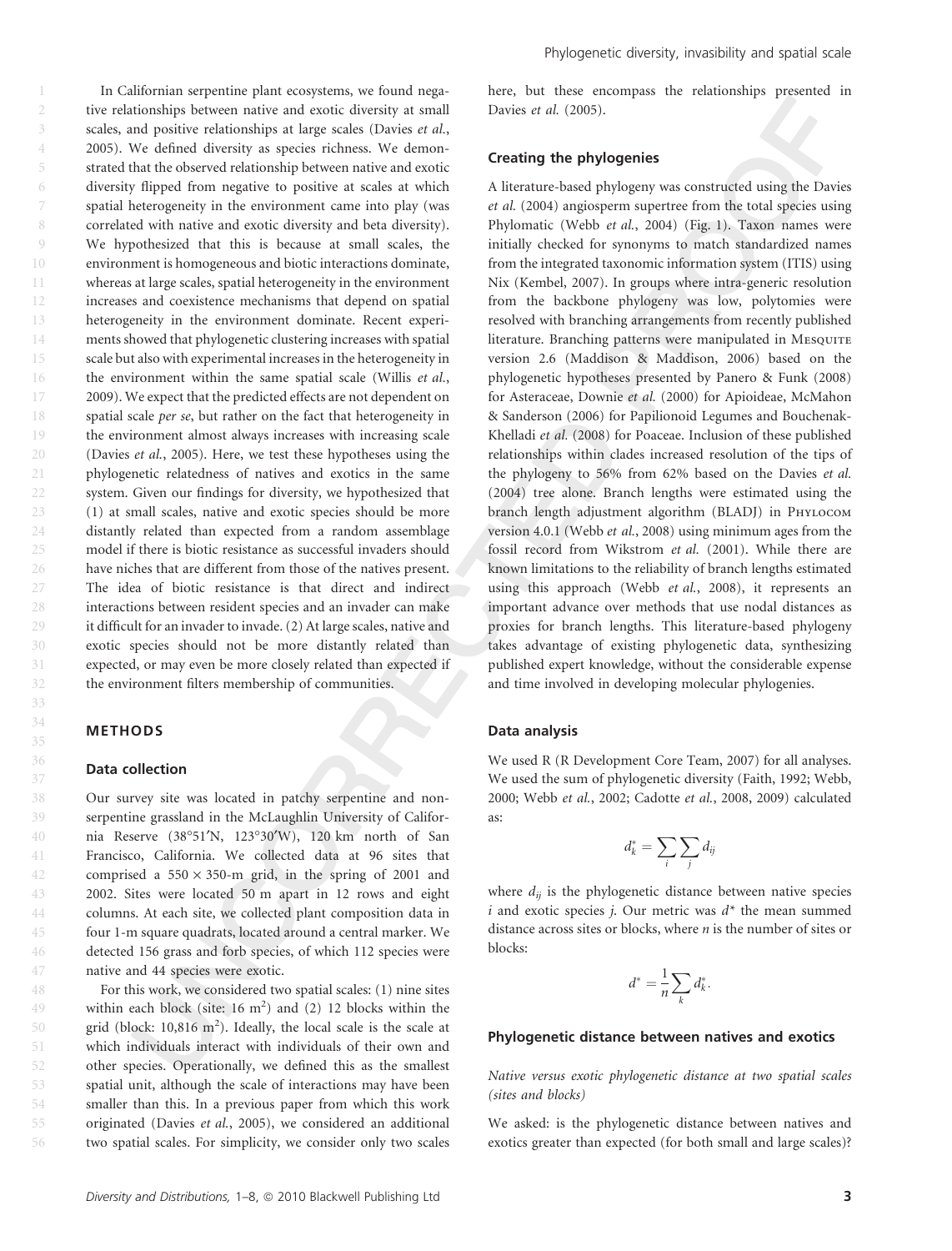1 2

4

6

8

15 16 17

23 24

27

32

37

49

51



Figure 1 Phylogeny of serpentine plant ecosystem community ( $n = 152$ ). Filled circles at the tips of the phylogeny indicate native species, open circles indicate exotics species. Radially extending branch lengths are drawn proportional to distance.

We calculated the observed phylogenetic distance between natives and exotics by calculating the phylogenetic distance between every pair wise combination of natives and exotics in the site or block of interest and then calculating the sum. Across the entire grid, we then took the mean of this number to give one value that represented overall site or block phylogenetic distance between natives and exotics (observed phylogenetic distance). We then compared this observed phylogenetic distance between natives and exotics to those from 10,000 randomizations where we randomly shuffled the species occurrence matrix. We established that our null model had no inherent bias as outlined in Appendix S1.

#### RESULTS

#### A phylogenetic distance between natives and exotics

In communities at small scales, native and exotic species were significantly more distantly related than expected supporting hypothesis one (observed distance 31,693.06; 95% CI of the expected distances under the null model 27,411.28, 29,964.48). In contrast, we found no support for hypothesis two that at large scales, phylogenetic distance between natives and exotics should be equal to or greater than expected. Instead, at large scales, we found that native and exotic species were more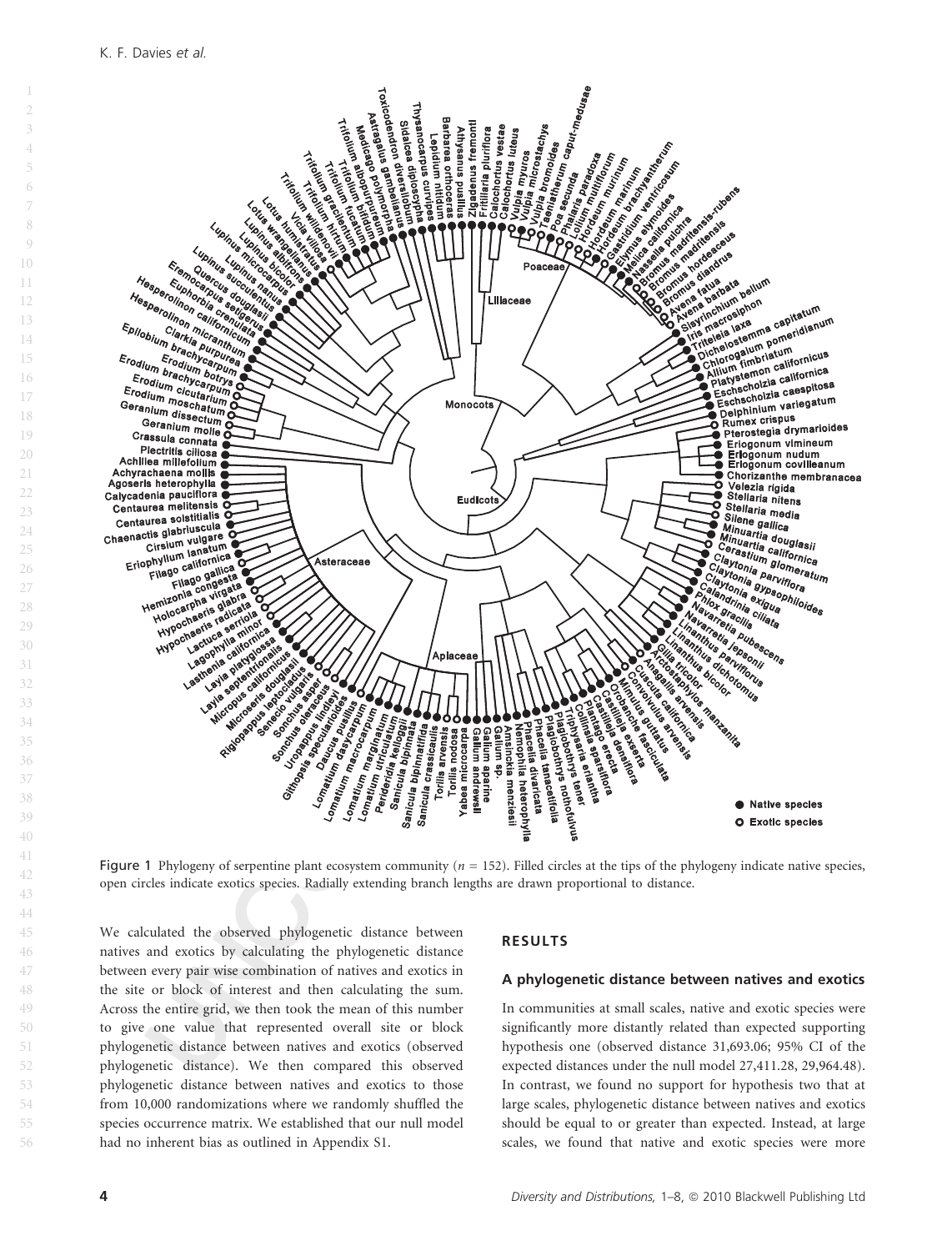distantly related than expected (observed distance 30,6340.10; 95% CI of the expected distances under the null model 24,8407.25, 27,4654.47). We also tested whether the distance between natives and exotics was significantly greater at small than large spatial scales and determined that it was greater  $(P < 0.001)$ .

#### **DISCUSSION**

As predicted, at small scales, native and exotic species were more distantly related than expected, while in contrast to our predictions, at large scales, native and exotic species were also more distantly related than expected. The small scale result provides support for the hypothesis that native and exotic diversity are negatively correlated at small scales where biotic resistance is the dominant mechanism influencing community assembly (Davies et al., 2005) (Fig. 2a). At large scales, we previously found that native and exotic diversity were positively correlated (Davies et al., 2005) (Fig. 2b). We hypothesized that the relationship flips from negative to



Figure 2 Relationships between native diversity and exotic diversity at two spatial scales: (a) sites within blocks and (b) blocks within the entire grid.

positive at scales where spatial heterogeneity in the environment is large and where coexistence mechanisms that depend on spatial heterogeneity in the environment dominate. In our earlier study, this hypothesis was supported by a positive relationship of spatial environmental variance with native and exotic diversity and beta diversity. These earlier findings are consistent with theoretical perspectives about the invasibility of communities and scale (Fridley et al., 2007; Melbourne et al., 2007). Our contrasting results here using phylogenetic diversity suggest that there is more to the story at large scales. We elaborate on this in the following two paragraphs.

Native and exotic species were more distantly related than expected at both small and large scales. However, natives and exotics were more closely related at large than small scales, suggesting that community resistance to invasion was lower at large scales. Thus, as we move from small scales to large scales, biotic resistance is relaxed but is still operating at large scales. The richness results and phylogenetic distance results tell us about different things: richness about how many native and exotic species can coexist with each other and phylogenetic distance about how the extent of shared evolutionary history influences which species can coexist with each other. At large scales, heterogeneity allows species to coexist to the extent that locations that are good for natives also have more exotic species, and communities appear unsaturated. However, resistance to invasion is maintained so that certain species are excluded: those exotic species that are phylogenetically closely related to the species already established in the community.

Recently, Stohlgren et al. (2008) suggested that invasion, rather than diminishing the diversity of native species in a community, has the overall effect of increasing the diversity of communities by adding exotic species. They based their conclusion on evidence that communities are unsaturated at large spatial scales and, at least for plants, a lack of species extinctions driven by competitive interactions. Consequently, we should generally find positive relationships between native and exotic diversity at large scales. Stohlgren et al. (2008) suggest that ultimately competition appears to play no role in structuring communities at large scales, even if competition is important in structuring communities at small scales and thus is of little interest to invasion studies. However, our results directly contradict this finding by illustrating that even when native and exotic diversity are positively correlated, suggesting lack of saturation, biotic resistance to invasion still structures communities. Exotic species that are phylogenetically closely related to the species already established in the community are excluded (see also Harrison, 2008).

A recent study, similar to our study, examined the relationship between phylogenetic distance between native and exotics at multiple spatial scales and found no phylogenetic signal at small scales, but detected phylogenetic clustering at large scales, suggesting that invaders and natives share ecological traits that make them successful at large scales (Cadotte et al., 2009). This pattern provides evidence for environmental filtering, as has been shown in other studies (Cavender-Bares et al., 2006; Swenson et al., 2006; Willis et al.,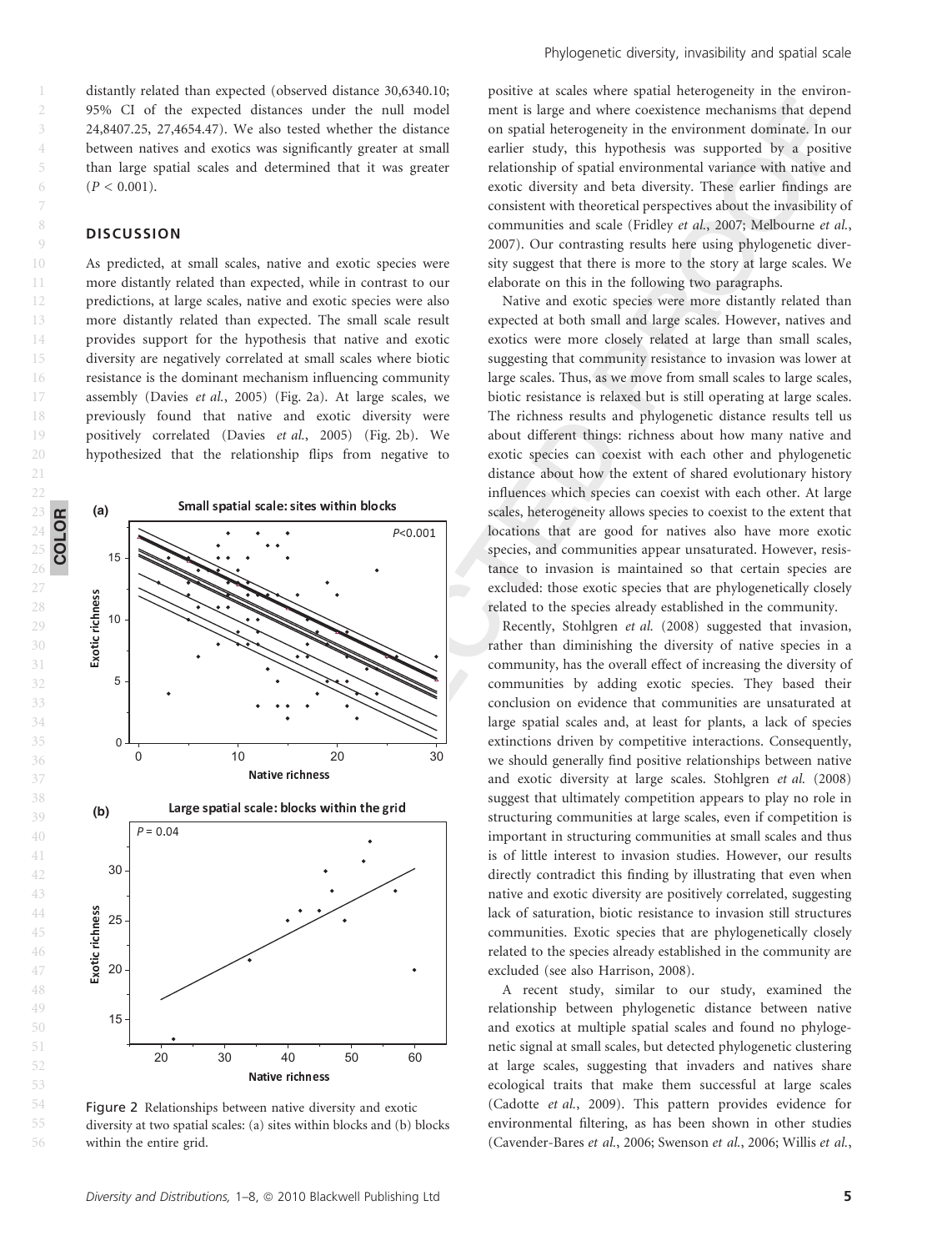**3** 2009). The scales considered by Cadotte et al. (2009) were larger than those considered here (continent and regional scale versus regional and local scale in our study), and this likely explains the differences in our findings.

The observed phylogenetic distances between native and exotic species not only offer insights into the invasibility of communities but also offer insights into why communities are structured the way they are. Our results confirm that communities are structured not only by biotic resistance but also by environmental heterogeneity (Chesson, 2000a,b), and further, that while competition and heterogeneity interact, they also operate at different scales (local versus regional), at least in

4 plant communities (Chesson, 2000a,b; Chesson et al., 2005). Finally, we find that communities can appear unsaturated but still be structured by biotic resistance.

In summary, ultimately, the phylogenetic identity of species predicted which species were able to invade communities, even at large spatial scales, offering an important illustration of the predictive power of phylogeny in ecological studies (Cavender-Bares et al., 2009). With knowledge of which species are present in the community and phylogenetic relationships to potential invaders, there is potential to predict which species are more or less likely to invade a community in other systems. Intriguingly, we found that as we move from small scales to large scales, the effect of biotic resistance is relaxed but is still present at large scales. Environmental heterogeneity allows species to coexist to the extent that locations that have many niches for native species also have many niches for exotic species, but biotic resistance is still acting so that exotic species that are closely related to native species already established in the community are excluded. In other words, at large scales, even when native and exotic diversity are positively correlated, suggesting lack of saturation, biotic resistance to invasion still structures communities. Future research should determine at which spatial scales the effects of biotic resistance dissipate so that exotics closely related to the species in a given community are no longer excluded. What occurs at these scales that causes these effects to disappear? Further, how broadly do our results apply to other systems?

#### ACKNOWLEDGEMENTS

Comments from Brett Melbourne greatly improved the manuscript. This work was conducted as part of the Ecophylogenetics Working Group supported by the National Center for Ecological Analysis and Synthesis, the University of California, and the Santa Barbara campus. The serpentine grassland data collection was funded by a grant from the Packard Foundation.

#### **REFERENCES**

Ackerly, D. (2009) Conservatism and diversification of plant functional traits: evolutionary rates versus phylogenetic signal. Proceedings of the National Academy of Sciences of the United States of America, 106, 19699–19706.

- Ackerly, D. D. & Reich, P. B. (1999) Convergence and correlation among leaf size and function in seed plants: a comparative test using independent contrasts. American Journal of Botany, 86, 1272–1281.
- Bouchenak-Khelladi, Y., Salamin, N., Savolainen, V., Forest, F., van der Bank, M., Chase, M. W. & Hodkinson, T. R. (2008) Large multi-gene phylogenetic trees of the grasses (Poaceae): progress towards complete tribal and generic level sampling. Molecular Phylogenetics and Evolution, 47, 488–505.
- Brown, R. L. & Peet, R. K. (2003) Diversity and invasibility of southern Appalachian plant communities. Ecology, 84, 32–39.
- Butler, M. & King, A. A. (2004) Phylogenetic comparative analysis: a modeling approach for adaptive evolution. The American Naturalist, 164, 683–695.
- Cadotte, M. W., Cardinale, B. J. & Oakley, T. H. (2008) Evolutionary history and the effect of biodiversity on plant productivity. Proceedings of the National Academy of Sciences of the United States of America, 105, 17012–17017.
- Cadotte, M. W., Hamilton, M. A. & Murray, B. R. (2009) Phylogenetic relatedness and plant invader success across two spatial scales. Diversity and Distributions, 15, 481–488.
- Case, T. J. (1990) Invasion resistance arises in strongly interacting species-rich model competition communities. Proceedings of the National Academy of Sciences of the United States of America, 87, 9610–9614.
- Cavender-Bares, J., Ackerly, D. D., Baum, D. A. & Bazzaz, F. A. (2004) Phylogenetic overdispersion in Floridian oak communities. The American Naturalist, 163, 823–843.
- Cavender-Bares, J., Keen, A. & Miles, B. (2006) Phylogenetic structure of Floridian plant communities depends on taxonomic and spatial scale. Ecology, 87, S109–S122.
- Cavender-Bares, J., Kozak, K. H., Fine, P. V. A. & Kembel, S. W. (2009) The merging of community ecology and phylogenetic biology. Ecology Letters, 12, 693–715.
- Chesson, P. (2000a) General theory of competitive coexistence in spatially-varying environments. Theoretical Population Biology, 58, 211–237.
- Chesson, P. (2000b) Mechanisms of maintenance of species diversity. Annual Review of Ecology and Systematics, 31, 343– 366.
- Chesson, P., Donahue, M. J., Melbourne, B. A. & Sears, A. L. (2005). Scale transition theory for understanding mechanisms in metacommunities. Metacommunities: spatial dynamics and ecological communities (ed. by M. Holyoak, M. A. Leibold and R. D. Holt), pp. 279–306. University of Chicago Press, Chicago.
- Darwin, C. (1859). The origin of species. J. Murray, London.
- Davies, T. J., Barraclough, T. G., Chase, M. W., Soltis, P. S., Soltis, D. E. & Savolainen, V. (2004) Darwin's abominable mystery: insights from a supertree of the angiosperms. Proceedings of the National Academy of Sciences of the United States of America, 101, 1904–1909.
- Davies, K. F., Chesson, P., Harrison, S., Inouye, B. D., Melbourne, B. A. & Rice, K. J. (2005) Spatial heterogeneity explains the scale dependence of the native-exotic diversity relationship. Ecology, 86, 1602–1610.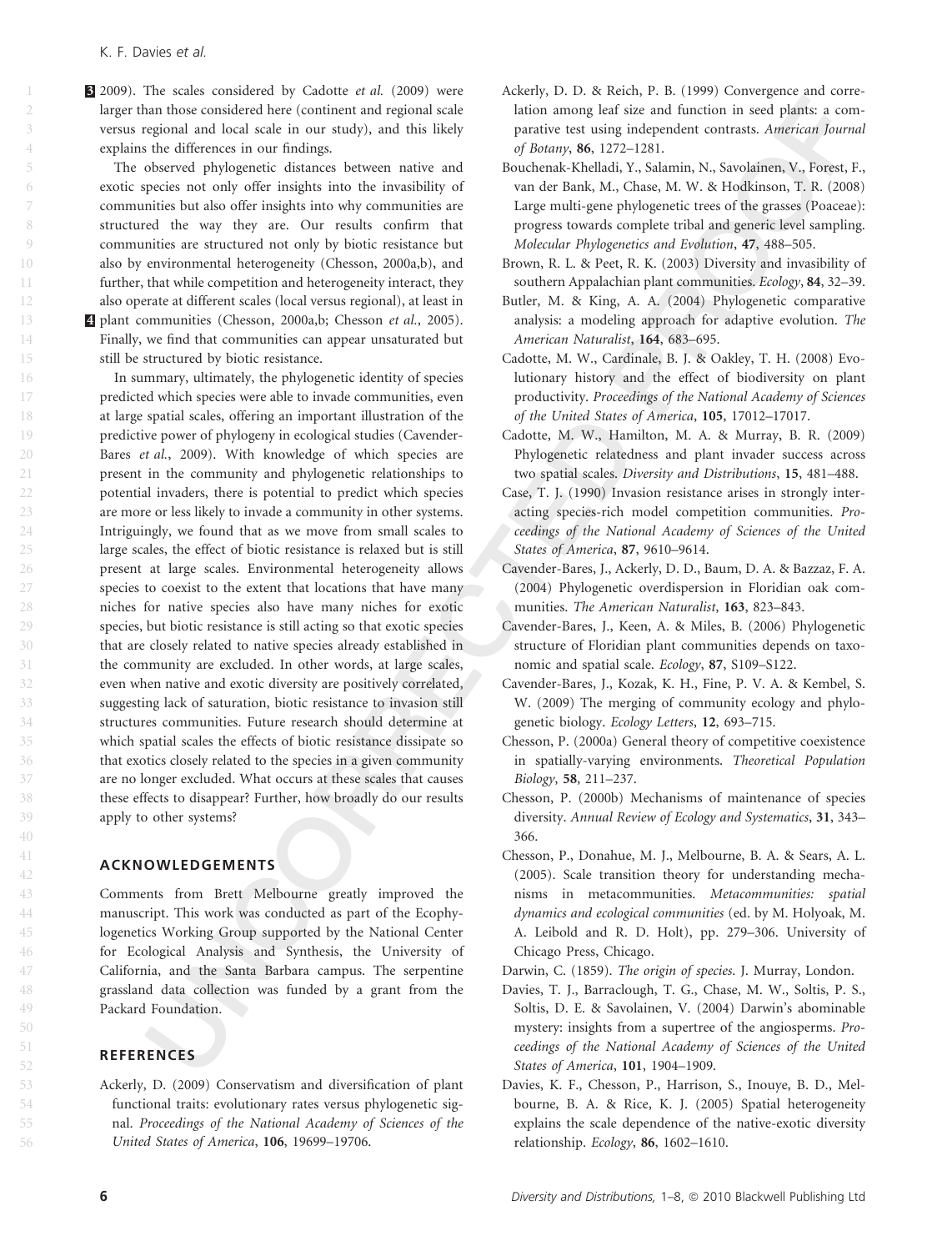Davies, K. F., Harrison, S., Safford, H. D. & Viers, J. H. (2007a) Productivity alters the scale dependence of the diversity– 5 invasibility relationship. Ecology, ????, 1940–1947.

- Davies, T. J., Meiri, S., Barraclough, T. G. & Gittleman, J. L. (2007b) Species co-existence and character divergence across carnivores. Ecology Letters, 10, 146–152.
- Diez, J. M., Sullivan, J. J., Hulme, P. E., Edwards, G. & Duncan, R. P. (2008) Darwin's naturalization conundrum: dissecting taxonomic patterns of species invasions. Ecology Letters, 11, 674–681.
- Downie, S. R., Katz-Downie, D. S. & Watson, M. F. (2000) A phylogeny of the flowering plant family Apiaceae based on chloroplast DNA rpl16 and rpoC1 intron sequences: towards a suprageneric classification of subfamily apioideae. American Journal of Botany, 87, 273–292.
- Duncan, R. P. & Williams, P. A. (2002) Ecology Darwin's naturalization hypothesis challenged. Nature, 417, 608–609.
- Elton, C. S. (1958). The ecology of invasions. Methuen, London, UK.
- Faith, D. P. (1992) Conservation evaluation and phylogenetic diversity. Biological Conservation, 61, 1–10.
- Fargione, J., Brown, C. S. & Tilman, D. (2003) Community assembly and invasion: an experimental test of neutral versus niche processes. Proceedings of the National Academy of Sciences of the United States of America, 100, 8916–8920.
- Fridley, J. D., Stachowicz, J. J., Naeem, S., Sax, D. F., Seabloom, E. W., Smith, M. D., Stohlgren, T. J., Tilman, D. & Von Holle, B. (2007) The invasion paradox: reconciling pattern and process in species invasion. Ecology, 88, 3–17.
- Gilbert, G. S. & Webb, C. O. (2007) Phylogenetic signal in plant pathogen–host range. Proceedings of the National Academy of Sciences of the United States of America, 104, 4979–4983.
- Grime, J. P. (1973) Control of species density in herbaceous vegetation. Journal of Environmental Management, 1, 151– 167.
- Harrison, S. (2008) Commentary on Stohlgren et al.(2008): the myth of plant species saturation. Ecology Letters, 11, 322–324.
- Kembel, S. W. (2007). Nix: software for taxonomic informatics. Available at: http://phylodiversity.net/nix/.
- Kerkhoff, A. J., Fagan, W. F., Elser, J. J. & Enquist, B. J. (2006) Phylogenetic and growth form variation in the scaling of nitrogen and phosphorus in the seed plants. The American Naturalist, 168, E103–E122.
- Knops, J. M. H., Tilman, D., Haddad, N. M., Naeem, S., Mitchell, C. E., Haarstad, J., Ritchie, M. E., Howe, K. M., Reich, P. B., Siemann, E. & Groth, J. (1999) Effects of plant species richness on invasion dynamics, disease outbreaks, insect abundances, and diversity. Ecology Letters, 2, 286– 293.
- Levine, J. M. (2000) Species diversity and biological invasions: relating local process to community pattern. Science, 288, 852–854.
- Levine, J. M., Adler, P. B. & Yelenik, S. G. (2004) A metaanalysis of biotic resistance to exotic plant invasions. Ecology Letters, 7, 975–989.
- Lonsdale, W. M. (1999) Global patterns of plant invasions and the concept of invasibility. Ecology, 80, 1522–1536.
- Losos, J. B. (2008) Phylogenetic niche conservatism, phylogenetic signal and the relationship between phylogenetic relatedness and ecological similarity among species. Ecology Letters, 11, 995–1007.
- Lyons, K. G. & Schwartz, M. W. (2001) Rare species loss alters ecosystem function – invasion resistance. Ecology Letters, 4, 358–365.
- Maddison, W. P. & Maddison, D. R. (2006) Mesquite: a modular system for evolutionary analysis. Version 1.11.
- McCarthy, M. C., Enquist, B. J. & Kerkhoff, A. J. (2007) Organ partitioning and distribution across the seed plants: assessing the relative importance of phylogeny and function. International Journal of Plant Sciences, 168, 751–761.
- McMahon, M. M. & Sanderson, M. J. (2006) Phylogenetic supermatrix analysis of GenBank sequences from 2228 papilionoid legumes. Systematic Biology, 55, 818–836.
- Melbourne, B. A., Cornell, H. V., Davies, K. F., Dugaw, C. J., Elmendorf, S., Freestone, A. L., Hall, R. J., Harrison, S., Hastings, A., Holland, M., Holyoak, M., Lambrinos, J., Moore, K. & Yokomizo, H. (2007) Invasion in a heterogeneous world: resistance, coexistence or hostile takeover? Ecology Letters, 10, 77–94.
- Naeem, S., Knops, J. M. H., Tilman, D., Howe, K. M., Kennedy, T. & Gale, S. (2000) Plant diversity increases resistance to invasion in the absence of covarying extrinsic factors. Oikos, 91, 97–108.
- Panero, J. L. & Funk, V. A. (2008) The value of sampling anomalous taxa in phylogenetic studies: major clades of the Asteraceae revealed. Molecular Phylogenetics and Evolution, 47, 757–782.
- Pimentel, D., Lach, L., Zuniga, R. & Morrison, D. (2000) Environmental and economic costs of nonindigenous species in the United States. BioScience, 50, 53–65.
- Prinzing, A., Durka, W., Klotz, S. & Brandl, R. (2001) The niche of higher plants: evidence for phylogenetic conservatism. Proceedings of the Royal Society B-Biological Sciences, 268, 2383–2389.
- Proches, S., Wilson, J. R. U., Richardson, D. M. & Rejmanek, M. (2008) Searching for phylogenetic pattern in biological invasions. Global Ecology and Biogeography, 17, 5–10.
- R Development Core Team (2007). R: a language and environment for statistical computing. R Foundation for Statistical Computing, Vienna, Austria. Available at: http://www.Rproject.org.
- Richardson, D. M., Rouget, M., Ralston, S. J., Cowling, R. M., van Rensburg, B. J. & Thuiller, W. (2005) Species richness of alien plants in South Africa: environmental correlates and the relationship with indigenous plant species richness. Ecoscience, 12, 391–402.
- Stachowicz, J. J., Whitlatch, R. B. & Osman, R. W. (1999) Species diversity and invasion resistance in a marine ecosystem. Science, 286, 1577–1579.
- Stohlgren, T. J., Binkley, D., Chong, G. W., Kalkhan, M. A., Schell, L. D., Bull, K. A., Otsuki, Y., Newman, G., Bashkin,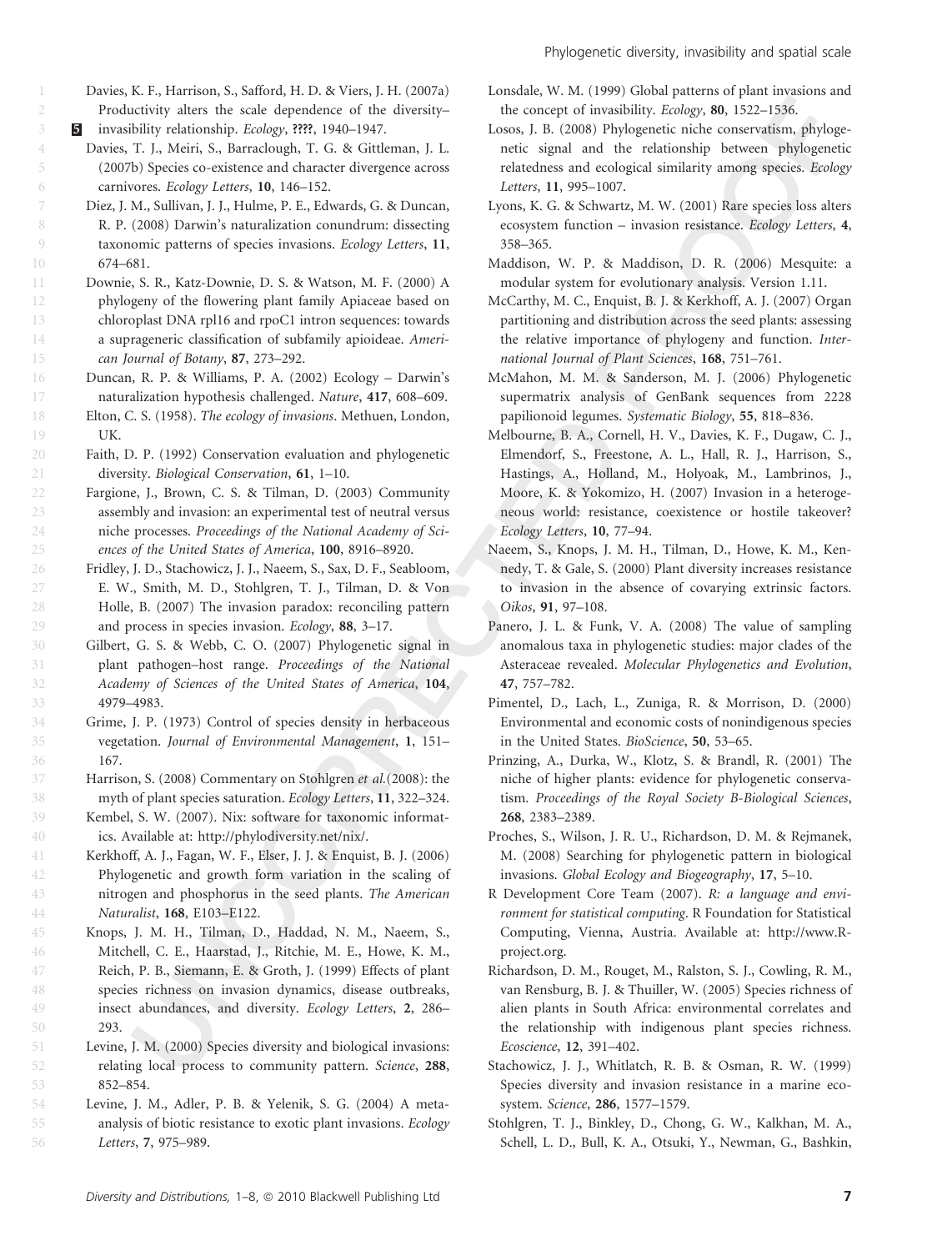M. & Son, Y. (1999) Exotic plant species invade hot spots of native plant diversity. Ecological Monographs, 69, 25–46.

- Stohlgren, T. J., Barnett, D. T., Jarnevich, C. S., Flather, C. & Kartesz, C. (2008) The myth of plant species saturation. Ecology letters, 11, 315–326.
- Strauss, S. Y., Webb, C. O. & Salamin, N. (2006) Exotic taxa less related to native species are more invasive. Proceedings of the National Academy of Sciences of the United States of America, 103, 5841–5845.
- Swenson, N. G., Enquist, B. J., Pither, J., Thompson, J. & Zimmerman, J. K. (2006) The problem and promise of scale dependency in community phylogenetics. Ecology, 87, 2418– 2424.
- Swenson, N. G., Enquist, B. J., Thompson, J. & Zimmerman, J. K. (2007) The influence of spatial and size scale on phylogenetic relatedness in tropical forest communities. Ecology, 88, 1770–1780.
- Tilman, D. (1997) Community invasibility, recruitment limitation, and grassland biodiversity. Ecology, 78, 81–92.
- Tilman, D. (1999) The ecological consequences of changes in biodiversity: a search for general principles. Ecology, 80, 1455–1474.
- Tilman, D. (2004) Niche tradeoffs, neutrality, and community structure: a stochastic theory of resource competition, invasion, and community assembly. Proceedings of the National Academy of Sciences of the United States of America, 101, 10854–10861.
- Turelli, M. (1981) Niche overlap and invasion of competitors in random environments. 1. Models without demographic stochasticity. Theoretical Population Biology, 20, 1–56.
- Webb, C. O. (2000) Exploring the phylogenetic structure of ecological communities: an example for rain forest trees. The American Naturalist, 156, 145–155.
- Webb, C. O., Ackerly, D. D., McPeek, M. A. & Donoghue, M. J. (2002) Phylogenies and community ecology. Annual Review of Ecology and Systematics, 33, 475–505.
- Webb, C. O., Ackerly, D. D. & Kembel, S. W. (2004). Phylocom: phylogenetic analysis of communities and characters. Available at: http://www.phylodiversity.net/phylocom.
- Webb, C. O., Gilbert, G. S. & Donoghue, M. J. (2006) Phylodiversity-dependent seedling mortality, size structure, and disease in a bornean rain forest. Ecology, 87, S123– S131.
- Webb, C. O., Ackerly, D. D. & Kembel, S. W. (2008). Phylocom: software for the analysis of phylogenetic community structure and character evolution.
- Wikstrom, N., Savolainen, V. & Chase, M. W. (2001) Evolution of the angiosperms: calibrating the family tree. Proceedings of the Royal Society B-Biological Sciences, 268, 2211–2220.
- Wilcove, D. S., Rothstein, D., Dubow, J., Phillips, A. & Losos, E. (1998) Quantifying threats to imperiled species in the United States. BioScience, 48, 607–615.
- Willis, C. G., Halina, M., Lehman, C., Reich, P. B., Keen, A., McCarthy, S. & Cavender-Bares, J. (2009) Community phylogenetic structure in Minnesota oak savanna is influenced by spatial extent and environmental heterogeneity. Ecography, 32, ????–????. **6**

# SUPPORTING INFORMATION

Additional Supporting Information may be found in the online version of this article:

Appendix S1 Test for null model bias.

As a service to our authors and readers, this journal provides supporting information supplied by the authors. Such materials are peer-reviewed and may be re-organized for online delivery, but are not copy-edited or typeset. Technical support issues arising from supporting information (other than missing files) should be addressed to the authors.

## BIOSKETCHES

Kendi Davies is an Assistant Professor in the Department of Ecology and Evolutionary Biology at the University of Colorado. She studies the factors that affect the invasibility of communities and the risk of extinction of resident native species. She is also interested in whether phylogenetic diversity can help us understand how native and exotic species coexist.

**Jeannine Cavender-Bares** is an Associate Professor in the Department of Ecology, Evolution and Behaviour at the University of Minnesota. Her work examines the physiological ecology and community assembly of plants from an evolutionary perspective.

Nick Deacon is primarily interested in plant evolutionary ecology. His research focuses on natural plant communities and the effects of human disturbance; specifically in understanding how contemporary human activities impact rare and threatened species and understanding how these activities affect the future viability those species.

Author contributions: K.F.D. and J.C.B. conceived the ideas; K.F.D collected the data (with Brian Inouye); N.D and J.C.B. created the phylogeny; K.F.D. analysed the data; and K.F.D. led the writing with assistance from J.C.B.

Editor: David Richardson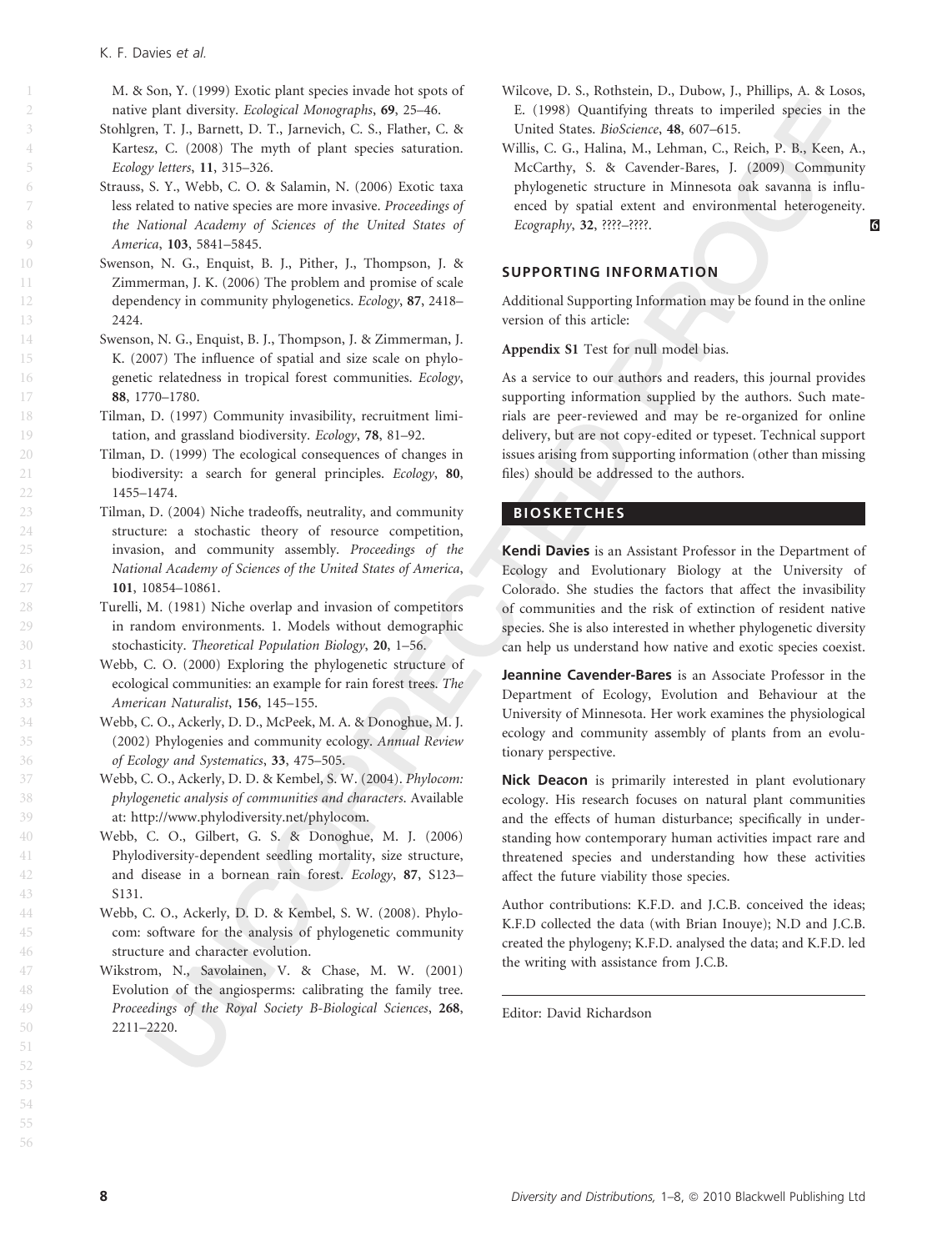# Author Query Form

Journal: Diversity and Distributions

Article: DDI 721

Dear Author,

During the copy-editing of your paper, the following queries arose. Please could you respond to these queries by making the necessary corrections and/or additions directly on the page proof. Please only use the 'Remarks' column on this form for clarification or comments. When adding your corrections to the proof, please write clearly, in a strong blue or black ink, and not in capitals unless these are intended.

Please help us to publish your article quickly and accurately by following these instructions. Illegible markups may delay the publication of your paper.

Many thanks for your assistance.

Journal Production, Wiley-Blackwell

| Query no.      | Query                                                                                                                                                                                                                                                                                                                                                                                                                                                                                                                                                                                                                                                                                                                                                                                                                                        | <b>Remarks</b> |
|----------------|----------------------------------------------------------------------------------------------------------------------------------------------------------------------------------------------------------------------------------------------------------------------------------------------------------------------------------------------------------------------------------------------------------------------------------------------------------------------------------------------------------------------------------------------------------------------------------------------------------------------------------------------------------------------------------------------------------------------------------------------------------------------------------------------------------------------------------------------|----------------|
| 1              | AUTHOR: (a) Do the figure legends match the figures?<br>(b) Are the figures fully correct with all the labelling in position and<br>the legends fully annotated?<br>(c) The content of the tables has to be adjusted, during typesetting,<br>for layout and style – errors may be introduced. Have you checked<br>that the table(s) are correct?<br>(d) Please check the text carefully $-$ the paper has been sent out to<br>copy editors. It is important not just to check the changes they have<br>made but to check the whole text to ensure there are no errors.<br>(e) Please note that it is the responsibility of the author(s) to ensure<br>that all URLs given in this article are correct and useable.<br>(f) Please initial this box to confirm you have done all these things.<br>This ms was copy edited by David Richardson. |                |
| $\overline{2}$ | AUTHOR: Please whether Davies et al., (2007) belongs to Davies<br>et al., (2007a) or (2007b).                                                                                                                                                                                                                                                                                                                                                                                                                                                                                                                                                                                                                                                                                                                                                |                |
| 3              | AUTHOR: Cadotte (2009) has been changed to Cadotte et al.<br>(2009) so that this citation matches the Reference List. Please confirm<br>that this is correct.                                                                                                                                                                                                                                                                                                                                                                                                                                                                                                                                                                                                                                                                                |                |
| $\overline{4}$ | AUTHOR: Please check whether Chesson, (2000) belongs to<br>Chesson (2000a) or (2000b).                                                                                                                                                                                                                                                                                                                                                                                                                                                                                                                                                                                                                                                                                                                                                       |                |
| 5              | AUTHOR: Please provide the volume number for reference Davies<br>et al. (2007a).                                                                                                                                                                                                                                                                                                                                                                                                                                                                                                                                                                                                                                                                                                                                                             |                |
| 6              | AUTHOR: Please provide the page range for reference Willis et al.<br>(2009).                                                                                                                                                                                                                                                                                                                                                                                                                                                                                                                                                                                                                                                                                                                                                                 |                |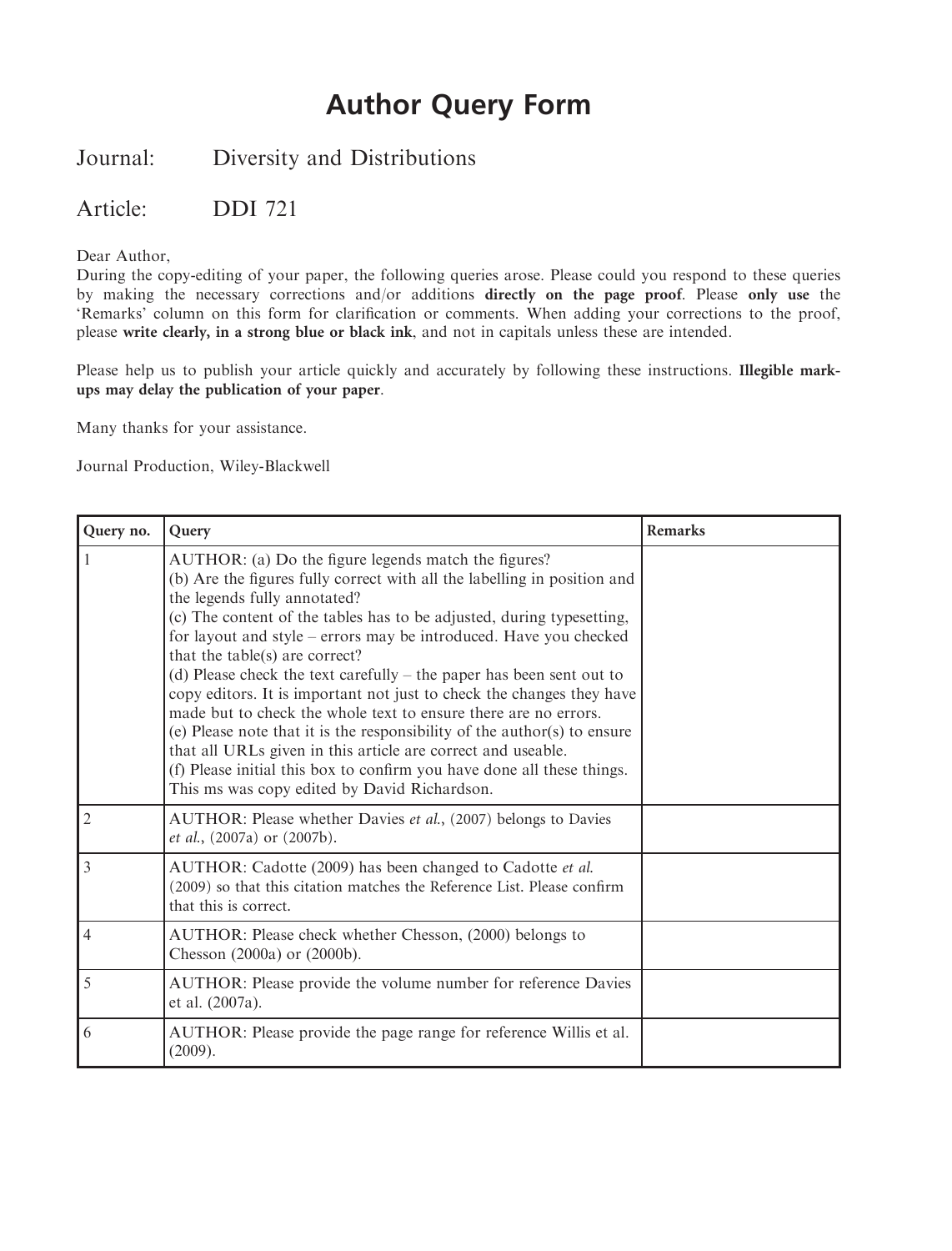# USING E-ANNOTATION TOOLS FOR ELECTRONIC PROOF CORRECTION

# Required Software

Adobe Acrobat Professional or Acrobat Reader (version 7.0 or above) is required to e-annotate PDFs. Acrobat 8 Reader is a free download:<http://www.adobe.com/products/acrobat/readstep2.html>

Once you have Acrobat Reader 8 on your PC and open the proof, you will see the Commenting Toolbar (if it does not appear automatically go to Tools>Commenting>Commenting Toolbar). The Commenting Toolbar looks like this:

| <b>Commenting</b> |  |  | 図                                                                                                                          |
|-------------------|--|--|----------------------------------------------------------------------------------------------------------------------------|
|                   |  |  | Display of the Tool T <sub>A</sub> Text Edits ▼ 2 Stamp Tool ▼ TV → C <sub>2</sub> + Bashow → C <sub>2</sub> Send Comments |

If you experience problems annotating files in Adobe Acrobat Reader 9 then you may need to change a preference setting in order to edit.

In the "Documents" category under "Edit – Preferences", please select the category 'Documents' and change the setting "PDF/A mode:" to "Never".



Note Tool — For making notes at specific points in the text

Marks a point on the paper where a note or question needs to be addressed.



# How to use it:

- 1. Right click into area of either inserted text or relevance to note
- 2. Select Add Note and a yellow speech bubble symbol and text box will appear
- 3. Type comment into the text box
- 4. Click the X in the top right hand corner of the note box to close.

Replacement text tool — For deleting one word/section of text and replacing it Strikes red line through text and opens up a replacement text box.



# How to use it:

- 1. Select cursor from toolbar
- 2. Highlight word or sentence
- 3. Right click
- 4. Select Replace Text (Comment) option
- 5. Type replacement text in blue box
- 6. Click outside of the blue box to close

Cross out text tool — For deleting text when there is nothing to replace selection Strikes through text in a red line.

substitute part of one or more word(s) Change to italies Change to capitals Change to small capitals

# How to use it:

- 1. Select cursor from toolbar
- 2. Highlight word or sentence
- 3. Right click
- 4. Select Cross Out Text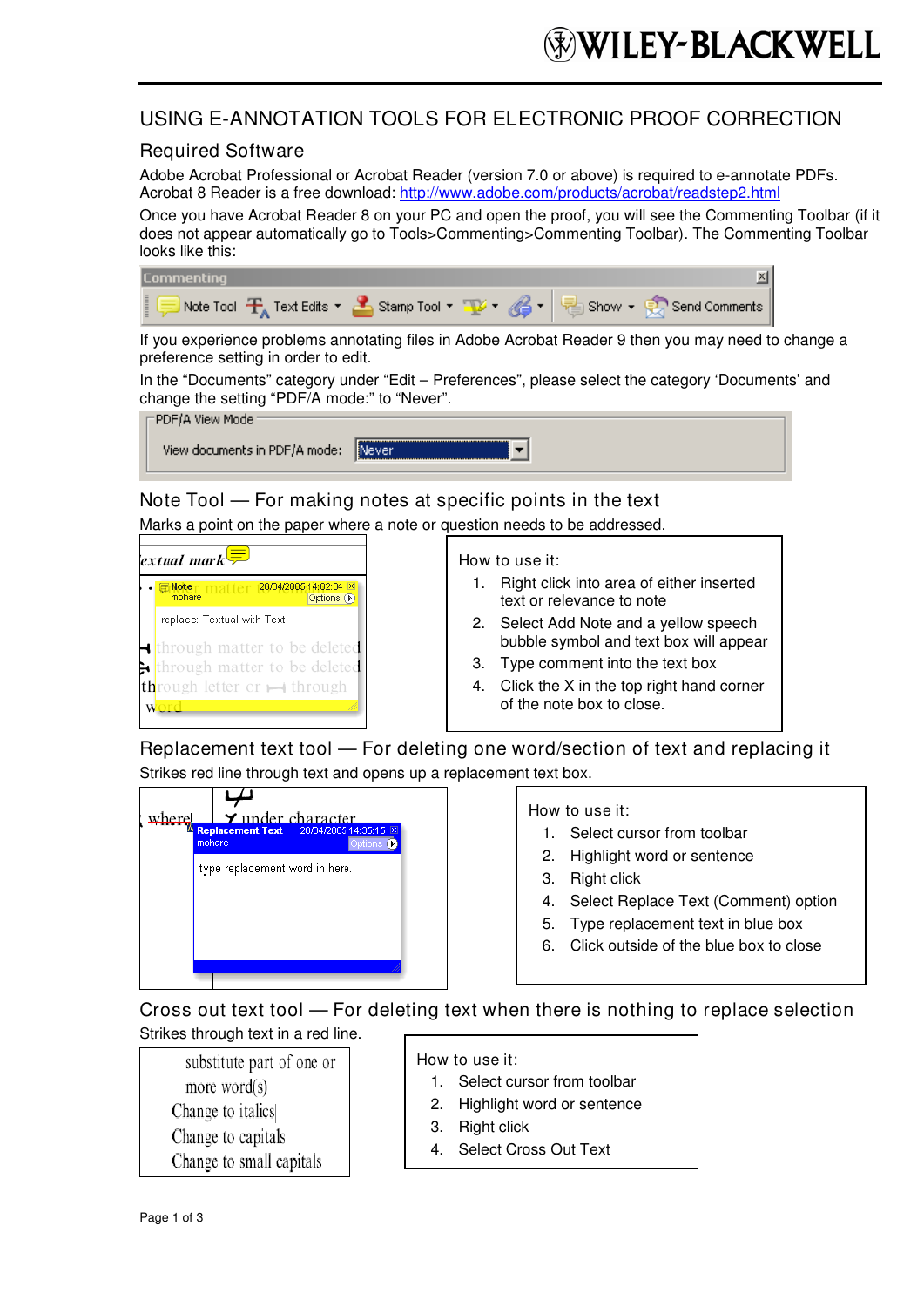

# Approved tool — For approving a proof and that no corrections at all are required.



How to use it:

- 1. Click on the Stamp Tool in the toolbar
- 2. Select the Approved rubber stamp from the 'standard business' selection
- 3. Click on the text where you want to rubber stamp to appear (usually first page)

Highlight tool — For highlighting selection that should be changed to bold or italic. Highlights text in yellow and opens up a text box.

|             | ouble quotation   | (As above)                           |
|-------------|-------------------|--------------------------------------|
|             |                   |                                      |
| phen mohare | <b>Highlight</b>  | 20/04/2005 14:45:47 X<br>Options (F) |
| par         |                   |                                      |
| parag<br>se |                   |                                      |
|             |                   |                                      |
|             |                   | etter                                |
| ace b       |                   | lette                                |
|             | ace between words | <b>A</b> Detween WOI                 |
|             |                   |                                      |

How to use it:

- 1. Select Highlighter Tool from the commenting toolbar
- 2. Highlight the desired text
- 3. Add a note detailing the required change

Attach File Tool — For inserting large amounts of text or replacement figures as a files. Inserts symbol and speech bubble where a file has been inserted.



How to use it:

- 1. Click on paperclip icon in the commenting toolbar
- 2. Click where you want to insert the attachment
- 3. Select the saved file from your PC/network
- 4. Select appearance of icon (paperclip, graph, attachment or tag) and close

Pencil tool — For circling parts of figures or making freeform marks Creates freeform shapes with a pencil tool. Particularly with graphics within the proof it may be useful to use the Drawing Markups toolbar. These tools allow you to draw circles, lines and comment on these marks.



How to use it:

- 1. Select Tools > Drawing Markups > Pencil Tool
- 2. Draw with the cursor
- 3. Multiple pieces of pencil annotation can be grouped together
- 4. Once finished, move the cursor over the shape until an arrowhead appears and right click
- 5. Select Open Pop-Up Note and type in a details of required change
- 6. Click the X in the top right hand corner of the note box to close.